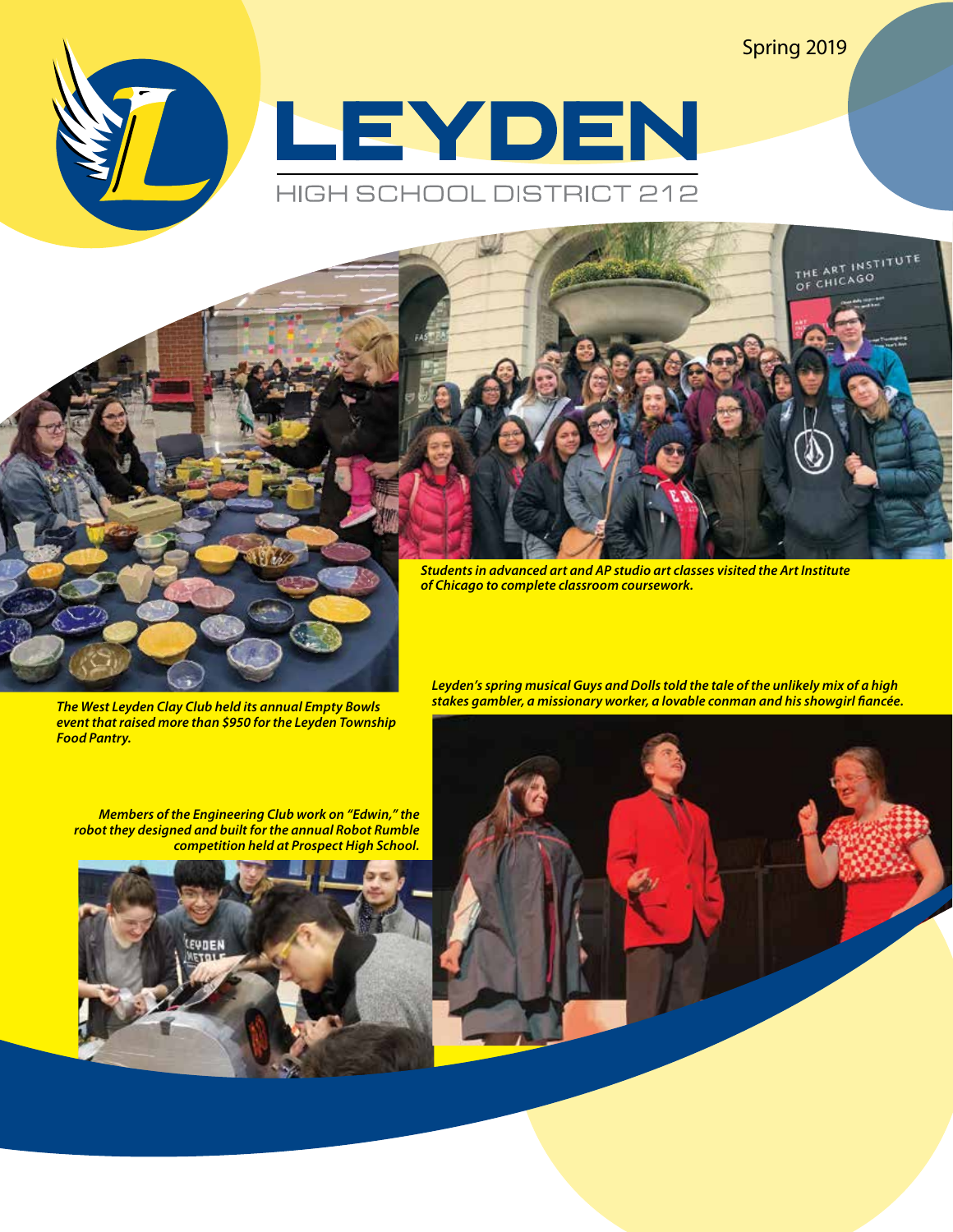## Superintendent's Corner



*Nick Polyak, Ed.D. Superintendent*

Hello Leyden Family,

The district's strategic plan contains a goal to improve communication strategies with our stakeholders. With that in mind, you will notice this newsletter edition has a different look: one side is written in English, the other side is written in Spanish. We hope this simple change will help more of our community members learn about the great things happening at Leyden High Schools.

The district's participation in the E-Learning Day pilot program is another example of the notable learning experiences happening at Leyden. During the past four years, we have been one of three school districts in Illinois with the option to operate E-Learning days on what would have been traditional snow days in the past. Illinois has opened that opportunity up to all school districts, and we have been hard at

work sharing what we've learned so students across the state can have the same experience.

I am happy to report that our construction project at West Leyden is complete. We are planning a ribbon-cutting and dedication ceremony at 6 p.m. on May 7, 2019. All are welcome!

The project at East Leyden is moving along very well. We anticipate that project to be complete in early 2020 with students taking full advantage of the spaces in the 2020-2021 school year.

I am always excited to share what is happening at Leyden, and I thank you again for all you do to support our students and our community.

With #leydenpride, Nick Polyak

## Stacy Cunningham Is Recipient of The ILMEA Mary Hoffman Award

*Stacy Cunningham, Director of Choirs and Vocal Director for musicals at Leyden, is this year's recipient of the Mary Hoffman Award for Excellence in Education. Conferred by the Illinois Music Education Association (ILMEA), the award is the organization's highest honor. Pictured with Cunningham are association board members Mark Corey, Brayer Teague, and John Currey.*



Stacy Cunningham, Leyden's Director of Choirs and Vocal Director for numerous musicals, has been named as this year's recipient of the Mary Hoffman Award for Excellence in Education.

Conferred by the Illinois Music Education Association (ILMEA) at the organization's All-State Conference held January 23-26 in Peoria, the award is the association's highest honor. Award criteria states the nominees must demonstrate excellence in teaching and the characteristics of an outstanding music educator.

"This award is a testament to Stacy's dedication to her students and her commitment to their success," says Bryan Miller, music department chair and the person who nominated Cunningham for the award. "She has been developing and adding to our choral department curriculum as well as extra-curricular activities for more than fourteen years."

Cunningham received the Hoffman award at the conference's opening general session in the presence of about two thousand Illinois music educators. She says she "never thought" she'd be

the recipient of a major award.

 "When I looked at the list of previous winners, many of whom have been education idols of mine, I couldn't believe it. I am so humbled by this honor. To be recognized by an organization that has had such an impact on me since the time I was a young student is overwhelming," she says.

,,,,,,,,,,,,,,,,,,,,,,,,

A teacher at Leyden for 17 years, Cunningham works with five extracurricular choral ensembles and a few independent study students each year. She created the GraceNotes and three levels of vocal jazz at Leyden: Jazz Choir, Vocal Jazz Ensemble, and the Women of Jazz. She also is responsible for the Chamber Singers and the district's musicals. Under her direction, the Leyden choral students have toured and competed in Illinois, Indiana, Pennsylvania, Florida, and New York.

"I'm very proud of the exceptional work being done by Stacy," Miller says. "She's a tremendous asset to our department and the community."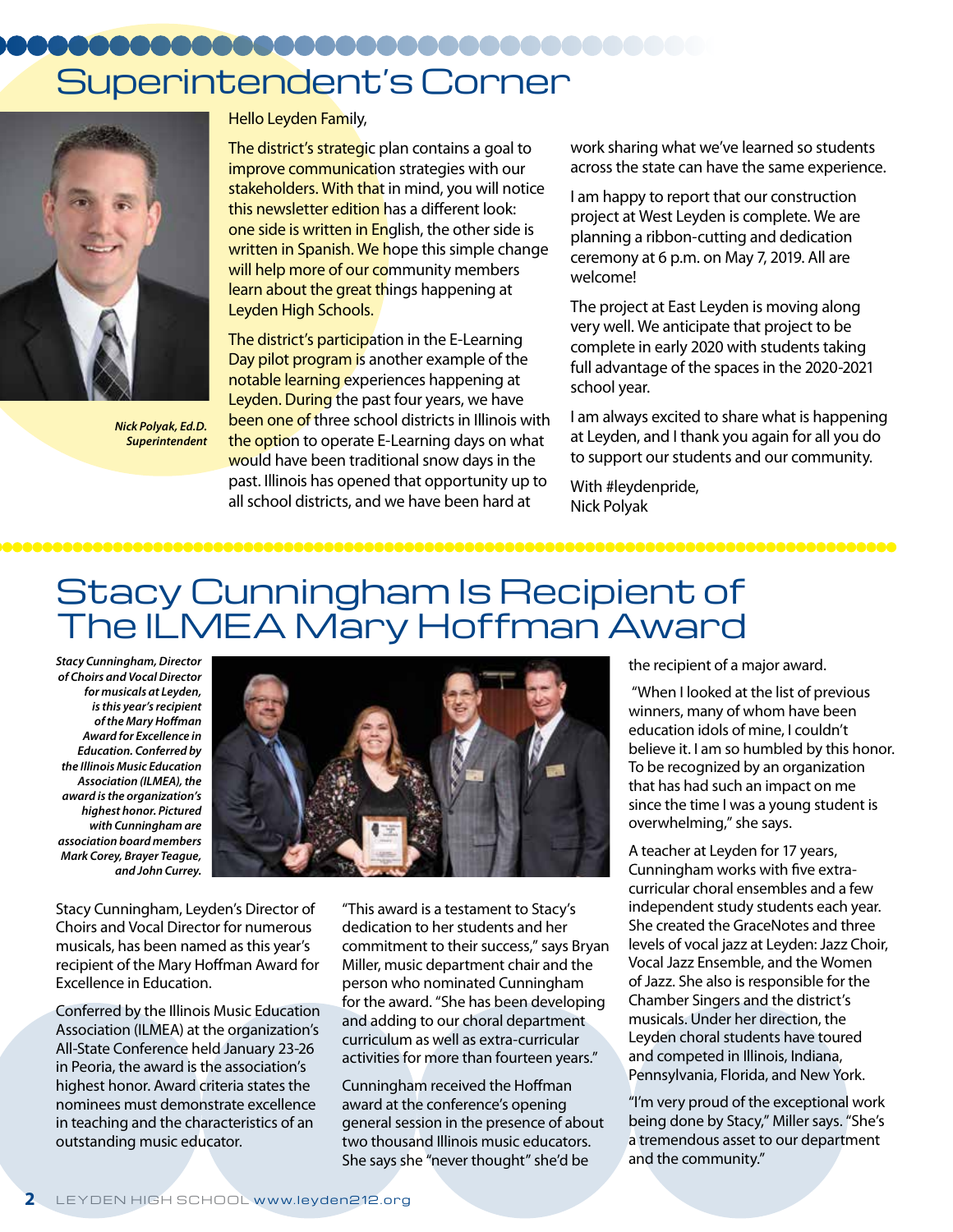## Congratulations Illinois State Scholars



**Illinois State Scholars from East Leyden: 4th row:** Sandra Bevilacqua, Sandin Cuturic, Isabella Dilollo, David Duwal, Hanna Jane Evangelista, Erik Flores, Serenity Gerena, Jared Hankins,

**3rd row:** Cesar Hernandez, Michelle Hinich, Madison Jedlink, Jakub Kaminski, Melita Karajic, Huber Kicinski, Kacper Kijowski, Christopher Lingat,

**2nd row:** Luis Lopez, Nathaniel Martinez, Christian Moscosa, Adriana Olvera-Cabral, Paul Payne, Kirsten Polen, Gerardo Porras, Guadalupe Sandoval, Patrick Sarad, **1st row:** Hanna Schmitt, Evangelos Sfyris, Michael Sliwinski, Joshua Strauss, Namir Veljkovic, Danielle Weimerskirch, Julia Werynski, John Wilms.

**Not Pictured:** Anthony Calefati, Tyler Kujawa, Adrian Velazquez

**Illinois State Scholars from West Leyden: 3rd row:** Bartlomiej Saminski, Marcos Montero, Isaac Pedroza, Jared Szaltis, Rafael Guzman, Eduardo Hernandez, Marco Guzman Hernandez, Gabriela Hurtado, 2nd row: Evelyn Canelo, Jessica Rangel-Galera, Jimmy Bui, Itzel Rodriguez, Ivan Solis, Ricardo Pedraza-Vargas, Valeria Cruz Pavon, Elzbieta Wojtasik, Andrea Garcia, 1st row: Evelyn Espinoza Merino, Arianna Alba, Kristy Bui, Jacqueline Quinones

**Not pictured:** Ashley Garcia, Stefani Graff, Laura Munoz Elizarraraz, Klaudia Sarat



# #leydenpride



*Leyden's annual Ask the Expert Day welcomed more than 200 professionals from various arenas including business, healthcare, legal, engineering, and education. Pictured: Ashley Stubbeman, photographer with Ashley Summers Photography.*



*Leyden's Orchesis dance company's production Illuminate highlighted the skills and creativity of company members from both campuses. The student-choreographed pieces showcased a variety of dance forms including hip-hop, jazz, contemporary, bachata, salsa, and fusions of two or more dance styles. Photo by Felix Celestino*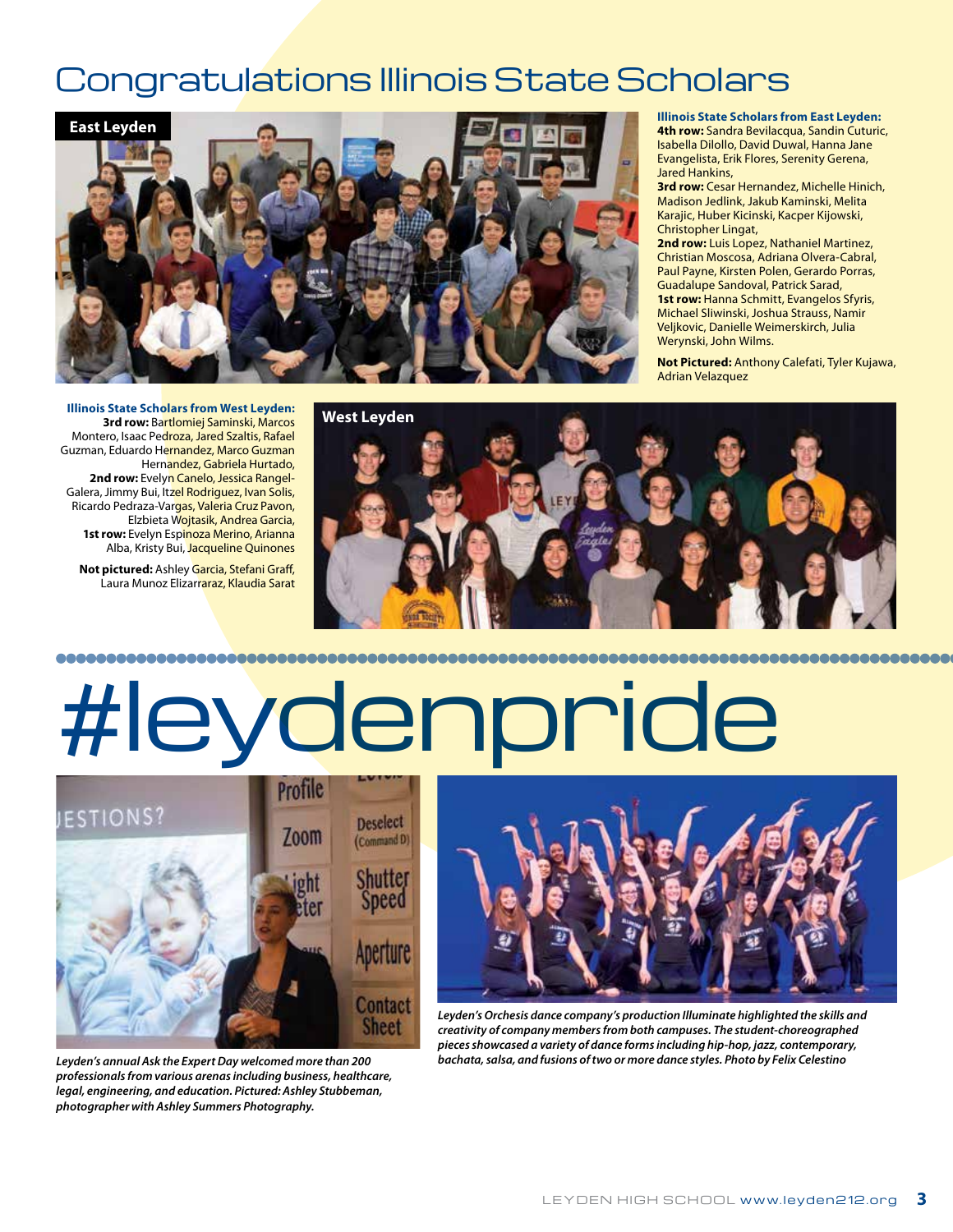## Music Students Perform at IMEA All-State Conference

Leyden's Vocal Jazz Group and Studio Jazz Band recently performed at the Illinois Music Education Association All-State Conference held in Peoria, January 23-26.

According to Bryan Miller, the district's music department chairperson, the two groups were selected through a highly competitive statewide application process. "We're particularly proud of our students because these are extracurricular groups. That means the kids need to work even harder without the benefit of dedicated daily class time instruction for vocal or instrumental jazz."

Renowned trumpet artist, Roger Ingram, joined the Studio Jazz Band for two pieces, Miller says. "It was an absolutely fantastic opportunity and inspiration for our kids to learn from and perform with Roger. He has played lead trumpet for numerous artists including Harry Connick,



*Leyden's Vocal Jazz Group and Studio Jazz Band.*

Jr., Ray Charles, Wynton Marsalis, and Woody Herman," he adds.

In addition, six choral students were selected to All-State status through

competitive individual auditions. Congratulations to Tommy Barroso, Katie Dermody, Stefani Graff, Sebastian Portillo, Saimarie Rivera, and Carlos Toral on achieving All-State standing.

66666666

## District Celebrates 2019 Outstanding **TE Students**



*The 2019 Outstanding Career and Technical Education Award winners are pictured from left to right, back row, Vicki Dahlke, Jose Navarrete-Cooper, Riley Morioka, Jared Hankins, Kacper Kijowski; front row, Ramon Rocha-Herrera, Jonathan Dorado, Precious Bowling, Jennifer Lopez, Edward Louis, Jacub Sagan. Not pictured: Miguel Herrera.*

Twelve District 212 seniors representing both campuses have been selected as the 2019 Outstanding Career and Technical Education Award winners. The students were honored at a breakfast held on February 28 in the Eagle's Wing at the West campus.

"This breakfast is held to recognize four years of hard work and exceptional talent exhibited by the students in business

education, family and consumer sciences and industrial technology," says Frank Holthouse, Leyden's Director of Careers. "Only two seniors from each department at each campus are selected for this high honor. It is a great time to reflect and honor the successes of these students."

Holthouse adds that the honorees share common traits including acting as positive role models, strong leaders, motivated students, and good citizens. Upon graduation from Leyden, the students will continue to explore their areas of interest including culinary and pastry arts, accounting and finance, and manufacturing and engineering.

The following Leyden seniors are this year's honorees:

Family and Consumer Sciences: Vicki Dahlke, Jonathan Dorado, Precious Bowling, and Jose Navarrete-Cooper.

Business: Kacper Kijowski, Jacub Sagan, Jennifer Lopez, and Edward Louis.

Industrial Technology: Jared Hankins, Riley Morioka, Miguel Herrera, and Ramon Herrera.

Parents, department teachers, and administrators were in attendance to help celebrate the students' accomplishments.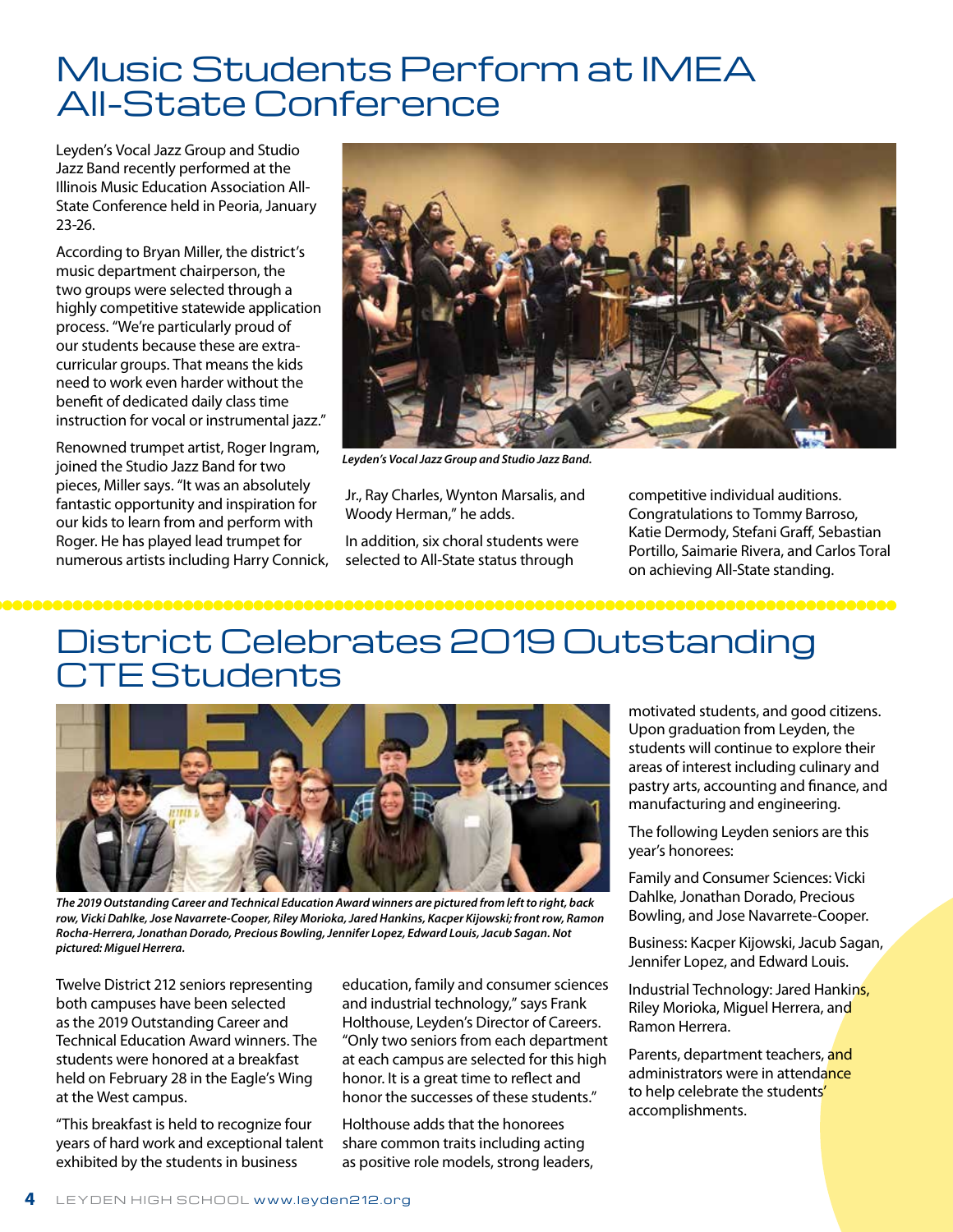## 20th Annual Elmhurst College High School Art Exhibition Scholarship Winners

Leyden students exhibited more than 200 pieces of artwork at the 20th Annual Elmhurst College High School Art Exhibition held January 12 - 22 in the Frick Center at Elmhurst College. District 212 was one of ten area high school districts that participated in the competition.

Student artists from both campuses earned a total of 20 awards. Two of those awards included a renewable \$2,000

Purple Ribbon Special Scholarship Award to Elmhurst College. The skilled art students who won the scholarship award are graphic design students **John Paolo Aguirre** of East Leyden and **Alejandro Contreras** of West Leyden. Aguirre's entry, *Superhart*, is a movie poster created using Photoshop. Contreras's creation is a digital self-portrait collage titled *Dream Kid*.

The exhibition highlighted hundreds of works in various media including paintings, prints, sculptures, videos and computer art. Suellen Rocca, director of exhibits at the college, notes that many talented high school students take part in the exhibition every year.

Scholarships, ribbons, and certificates were awarded at the artists' reception held on January 16.



*Dream Kid*



*John Paolo Aguirre*

#### 

## Cesar Garcia Joins the Board of Education

Cesar Garcia was sworn in as a member of the Board of Education at the December 13 board meeting. He was appointed by the board to finish John Tobin's expiring term. Tobin retired this past November after serving on the board for 23 years. Garcia will be running for this seat in the April election.

A 27-year resident of Leyden Township, Garcia and his wife Mirta raised three children in the community that he says "has been a blessing" for him and his family. Garcia's older son and daughter graduated from West Leyden and went on to college to pursue degrees in accounting and secondary education. His youngest daughter is currently a senior at West and will be attending St. Louis University in the fall.

As an active member of the Leyden community, Garcia says he accepted the appointment to the board because he believes "it is important to support the community as a parent, coach, teacher, and leader." He adds he will utilize all his "experience and talents to continue to make Leyden a first class education system that serves the community."

 Garcia knows that as a board member there will be decisions to make and challenges to meet. But for right now, "the challenge is to continue learning," says Garcia, who is an operations manager for LINET Americas, a hospital equipment manufacturing company. "I feel the most important thing to do at this moment is to listen, listen with an open mind, and learn all I can."



*Cesar Garcia was sworn in as the Board of Education's newest member on December 13. He is finishing John Tobin's expiring term. Tobin retired this past November after 23 years of service to the district.*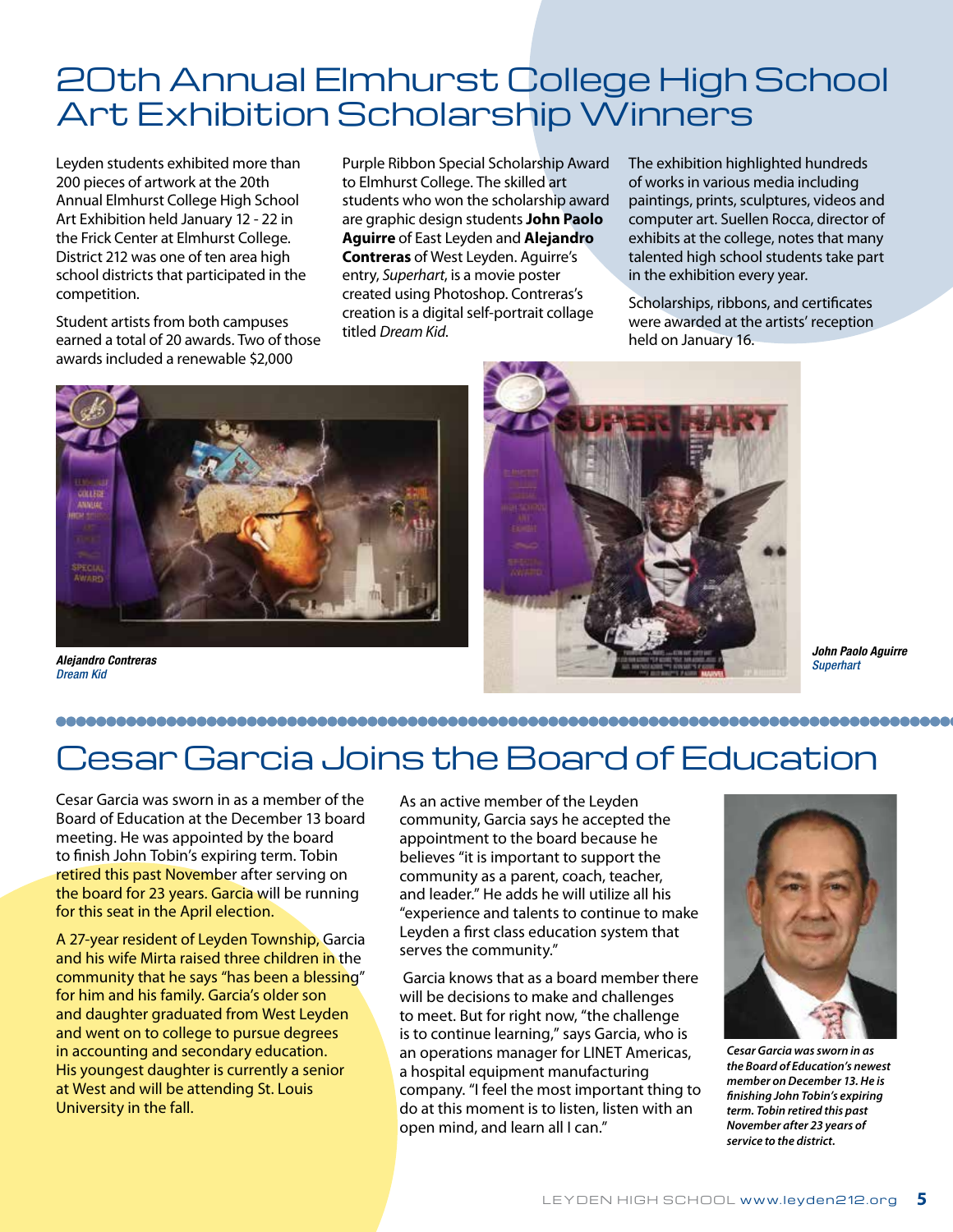## Sports Highlights

#### **Boys Soccer**

**Eduardo Hernandez***, a two-time All-State forward and one of the top recruits in the state, has signed a National Letter of Intent to continue his academic and athletic career at Roosevelt University in Chicago this fall. Hernandez will team up with former Leyden All-State forward* **Albert Arabik** *who graduated in 2016.* 

#### **Cheerleading**

*Eight seniors earned All-Academic status and both the junior varsity and varsity squads participated in three competitions where their scores increased an average of ten points from the previous season.* 

#### **Girls Basketball**

*Early in the season the team earned 1st place in the Fenton-Addison Trail Thanksgiving Tournament. It finished the season with* **Jamyah Tate** *capturing All-Conference and All-Area honors and* **Evelyn Abundes** *earning All-Area honorable mention. Seniors* **Kassandra Perez***,* **Gabriela Hurtado***, and* **Jennifer Molini** *were named to the West Suburban Conference All-Academic team.* 

#### **Girls Bowling**

*The bowling team had many firsts this year, including a first 200 game, a first 800 team score during a tournament, and a first clean game. Advancing out of regionals, the team gave its best performance of the year at sectionals by improving its total pinfall by almost 1000 pins in one week.* 

#### **Girls Gymnastics**

*The girls gymnastics team finished 4th in the Gold West Suburban Conference with* **Lily Dodgers** *placing 10th on vault, bars, and floor; and* **Jess Torres**  *placing 9th on beam.* 

#### **Wrestling**

*Leyden's wrestling team had an outstanding season, finishing with an 18-2 dual meet record and 5-1 in conference. The team was led by the outstanding performance of state qualifier* **Fernando Corona** *and seven sectional qualifiers.*

## Spring Calendar 2019

| <b>DATE</b>  | <b>ACTIVITY</b>                                                                       | <b>TIME</b> |
|--------------|---------------------------------------------------------------------------------------|-------------|
| <b>April</b> |                                                                                       |             |
|              | Classes Resume                                                                        |             |
| 5            | <b>Talent Show Performance</b><br>West Leyden Auditorium                              | 7:00 p.m.   |
| 11           | <b>Board of Education Meeting</b>                                                     | 7:00 p.m.   |
| 16           | <b>SCOTY Awards</b><br>West Leyden Auditorium                                         | 4:00 p.m.   |
| 19           | No School                                                                             |             |
| 22           | Spring Art Show / Reception<br>East Leyden Little Theater<br>West Leyden Eagle's Wing | 6:00 p.m.   |
| 25           | Fern Awards Ceremony<br>East Leyden Auditorium                                        | 3:00 p.m.   |
| 25           | <b>Board of Education Meeting</b>                                                     | 7:00 p.m.   |

| <b>DATE</b>    | <b>ACTIVITY</b>                                                    | TIME      |
|----------------|--------------------------------------------------------------------|-----------|
| <b>May</b>     |                                                                    |           |
| 3              | Teatro Leyden - Spirit of Hispania<br>West Leyden Auditorium       | 7:00 p.m. |
| $\overline{4}$ | Teatro Leyden - Spirit of Hispania<br>West Leyden Auditorium       | 7:00 p.m. |
| 7              | West Leyden Ribbon Cutting and Dedication<br>West Leyden Courtyard | 6:00 p.m. |
| 8              | <b>Spring Sports Awards</b><br>East Leyden Auditorium              | 6:00 p.m. |
| 10             | Teatro Leyden - Spirit of Hispania<br>West Leyden Auditorium       | 7:00 p.m. |
| 11             | Teatro Leyden - Spirit of Hispania<br>West Leyden Auditorium       | 7:00 p.m. |
| 14             | Pops Concert<br>West Leyden Field House                            | 7:00 p.m. |
| 16             | <b>Board of Education Meeting</b>                                  | 7:00 p.m. |
| 21             | East Leyden Commencement<br><b>Rosemont Theatre</b>                | 6:30 p.m. |
| 22             | West Leyden Commencement<br><b>Rosemont Theatre</b>                | 6:30 p.m. |
| 23             | <b>End of Second Semester</b>                                      |           |
| 27             | <b>Memorial Day</b>                                                |           |

#### *Thank you to those who contributed photos to this edition of the newsletter.*

### **Board of Education meetings are in the East Campus Board Room.** Leyden District 212 Board of Education



*Northlake, IL 60164 Front row: James Lima, Secretary; Gregory Ignoffo, President; Gloria Murawska, Vice President; Joseph Trevino Back row: Joseph Sanchez, Student Board Member; Lisa Anthony; Sandra Boehm; Cesar Garcia; Jacqueline Quinones, Student Board Member*

*Leyden High School District 212 is an equal opportunity institution, committed to compliance with all applicable state and federal laws prohibiting discrimination. This includes prohibiting discrimination on the basis of race, color, religion, sex, national origin, ancestry, order of protection status, sexual orientation, physical or mental disability, homelessness and marital/parental status, including pregnancy.*

*As required by S.B. 898, you may go to Leyden's website to view our budget at: www.leyden212.org* 

*State law requires that we inform you of the dates when our lawn and garden areas will be fertilized. The dates to fertilize and weed and feed will be during the following week:* 

| March 25, 2019 - April 5, 20 |
|------------------------------|
| May 27, 2019 - June 7, 2019  |

*March 25, 2019 – April 5, 2019 Weed and Feed May 27, 2019 – June 7, 2019 Fertilize*

*East Campus 3400 Rose Street Franklin Park, IL 60131*

*West Campus 1000 N. Wolf Road*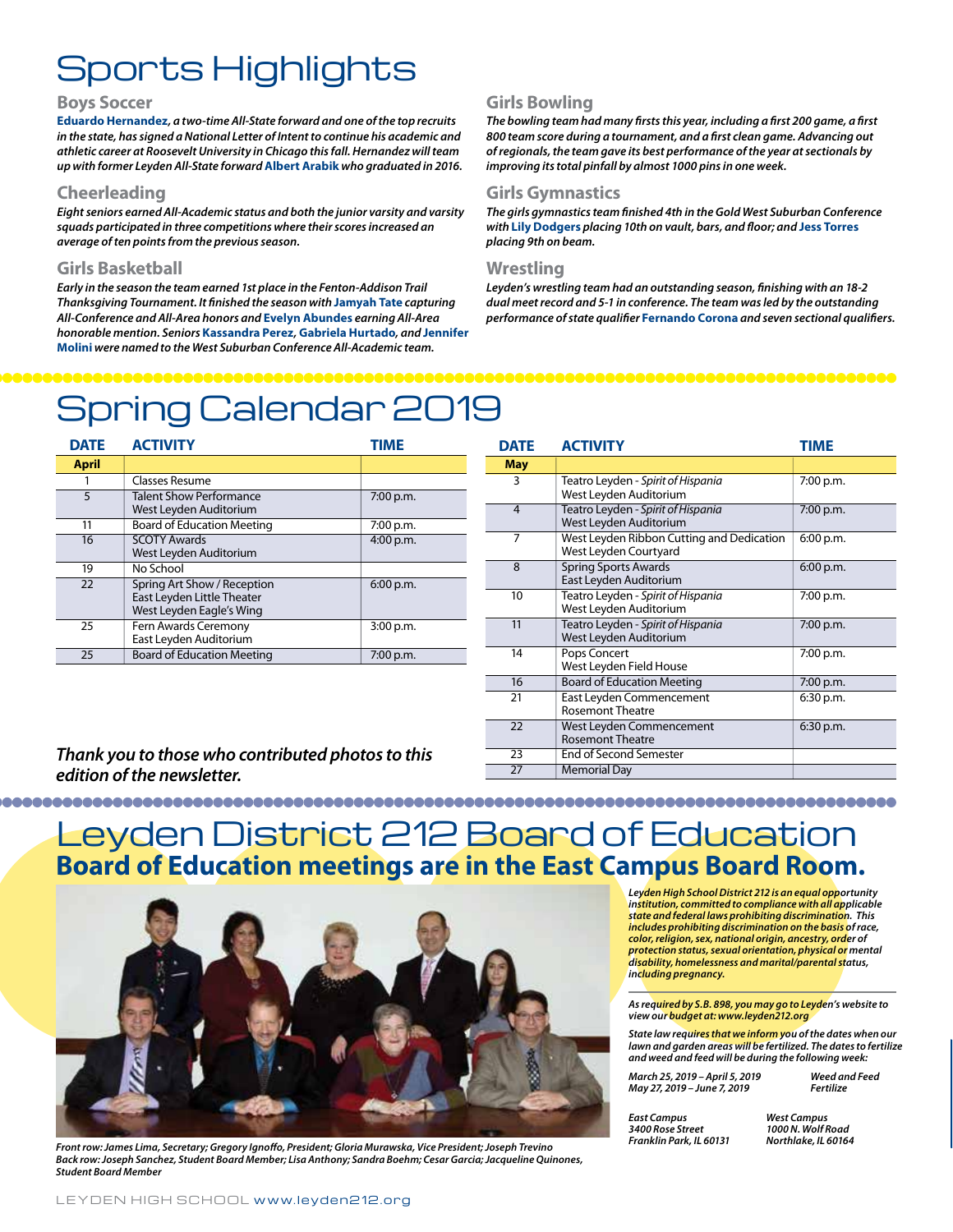Primavera 2019

THE ART INSTITUTE





*Institute of Chicago para completar tareas asignadas en clase.*

*El Club de Arcilla de West Leyden West Leyden Clay Club, celebró su evento anual de los Tazones Vacíos, que recaudó más de \$950 para la despensa de alimentos del municipio de Leyden.*

*Miembros del Club de Ingeniería (Engineering Club) trabajan en "Edwin," el robot que diseñaron y construyeron para el concurso anual de Robot Rumble celebrado en Prospect High School.*



*El musical de primavera de Leyden, Guys and Dolls cuenta la historia de una improbable mezcla que incluye un jugador de altas apuestas, una misionera, un adorable estafador y su novia bailarina.*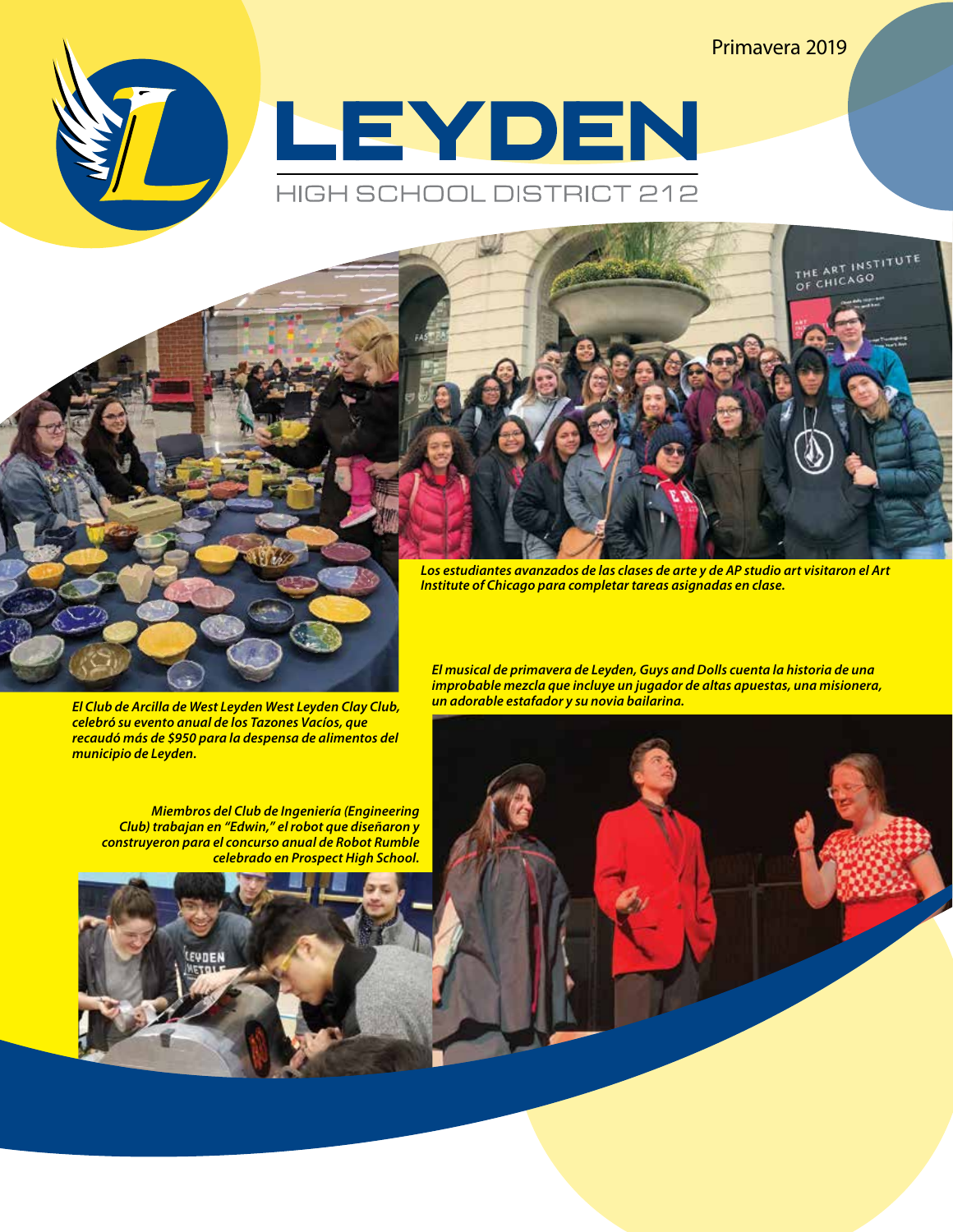## Rincón del Superintendente



*Nick Polyak, Ed.D. Superintendent*

Hola familia de Leyden,

El plan estratégico del distrito incluye una meta para mejorar la comunicación entre todas las partes interesadas. Con esto en mente, notarán que esta edición del boletín tiene un aspecto diferente: un lado está escrito en inglés, el otro lado está escrito en español. Esperamos que este simple cambio ayude aún más a los miembros de nuestra comunidad a conocer las estupendas cosas que suceden en las escuelas secundarias de Leyden.

La participación del distrito en el programa piloto días E-Learning es otro ejemplo de las notables experiencias de aprendizaje que se viven en Leyden. Durante los últimos cuatro años hemos sido uno de los tres distritos escolares en Illinois con la opción de funcionar días de E-Learning durante lo que hubiera sido días de nieve tradicionales en el pasado. Illinois le ha abierto esta oportunidad a todos los distritos escolares, y hemos estado trabajando mucho compartiendo lo que hemos aprendido, para que estudiantes de todo el estado

pueden tener la misma experiencia.

Me complace informarles que nuestro proyecto de construcción en West Leyden está terminado. Estamos planeando una ceremonia de corte de cinta y apertura para el 7 de mayo de 2019, a las 18:00.

#### ¡Todos son bienvenidos!

El proyecto de East Leyden está avanzando muy bien. Anticipamos la culminación del proyecto para el inicio del año 2020, con los estudiantes aprovechando el espacio plenamente a partir del año escolar 2020-2021

Siempre me entusiasma compartir los eventos que están sucediendo en Leyden. Gracias otra vez por todo lo que hacen para apoyar a nuestros estudiantes y a nuestra comunidad.

Con #leydenpride, Nick Polyak

## Stacy Cunningham Es La Ganadora Del Premio Mary Hoffman De

*Stacy Cunningham, Directora of Coros and Directora de Voces para los musicales de Leyden, ha recibido el Premio Mary Hoffman a la Excelencia en Educación de este año. Otorgado por la Asociación de educación musical de Illinois (ILMEA), el premio es el honor más alto de la organización. En la foto con Cunningham se ve a los miembros de la Junta de la Asociación Mark Corey, Brayer Teague y John Currey.*



Stacy Cunningham, Directora de Coros de Leyden y Directora Vocal de numerosos musicales, ha sido nomrada ganadora del Premio Mary Hoffman a la Excelencia en la Educación de este año.

Otorgado por la Asociación de Educación Musical de Illinois (ILMEA) en la Conferencia All-State celebrada del 23 al 26 de enero en Peoria, el premio es el más alto honor de la asociación. Los criterios para la recepción del Premio determinan que los candidatos deben demostrar excelencia en la enseñanza y las características de un educador sobresaliente de música.

"Este premio es un testimonio a la dedicación de Stacy hacia sus alumnos y a su compromiso con el éxito de sus estudiantes", dice Bryan Miller, Presidente del Departamento de Música y la persona nominó a Cunningham para el premio. "Ella ha ido desarrollando y agregando planes de estudio al departamento de Coro, así como actividades extracurriculares durante más de catorce años."

Cunningham recibió el premio Hoffman durante la sesión general de apertura de la conferencia en presencia de unos dos mil educadores de música de Illinois. Ella

dice que ella "nunca pensó" que sería la destinataria de un premio tan importante.

 "Cuando miré la lista de ganadores anteriores, muchos de los cuales han sido mis ídolos de la educación, no lo pude creer. Me siento tan agradecida por este honor. Ser reconocida por una organización que ha tenido un impacto tan grande en mí desde que era una joven estudiante es una sensación arrolladora", dice.

Profesora de Leyden durante 17 años, Cunningham trabaja con cinco conjuntos corales extra curriculares y con unos pocos estudiantes independientes cada año. Creó el GraceNotes y tres niveles vocales de jazz en Leyden: Coro de Jazz, Conjunto Vocal de Jazz y Mujeres del Jazz. Ella también es responsable de los Cantantes de Cámara y de los musicales del distrito. Bajo su dirección, los estudiantes corales Leyden han viajado y competido en Illinois, Indiana, Pensilvania, Florida y Nueva York.

"Me siento orgulloso del trabajo excepcional que está haciendo Stacy", dice Miller. "Ella es un valor tremendo para nuestro departamento y para la comunidad"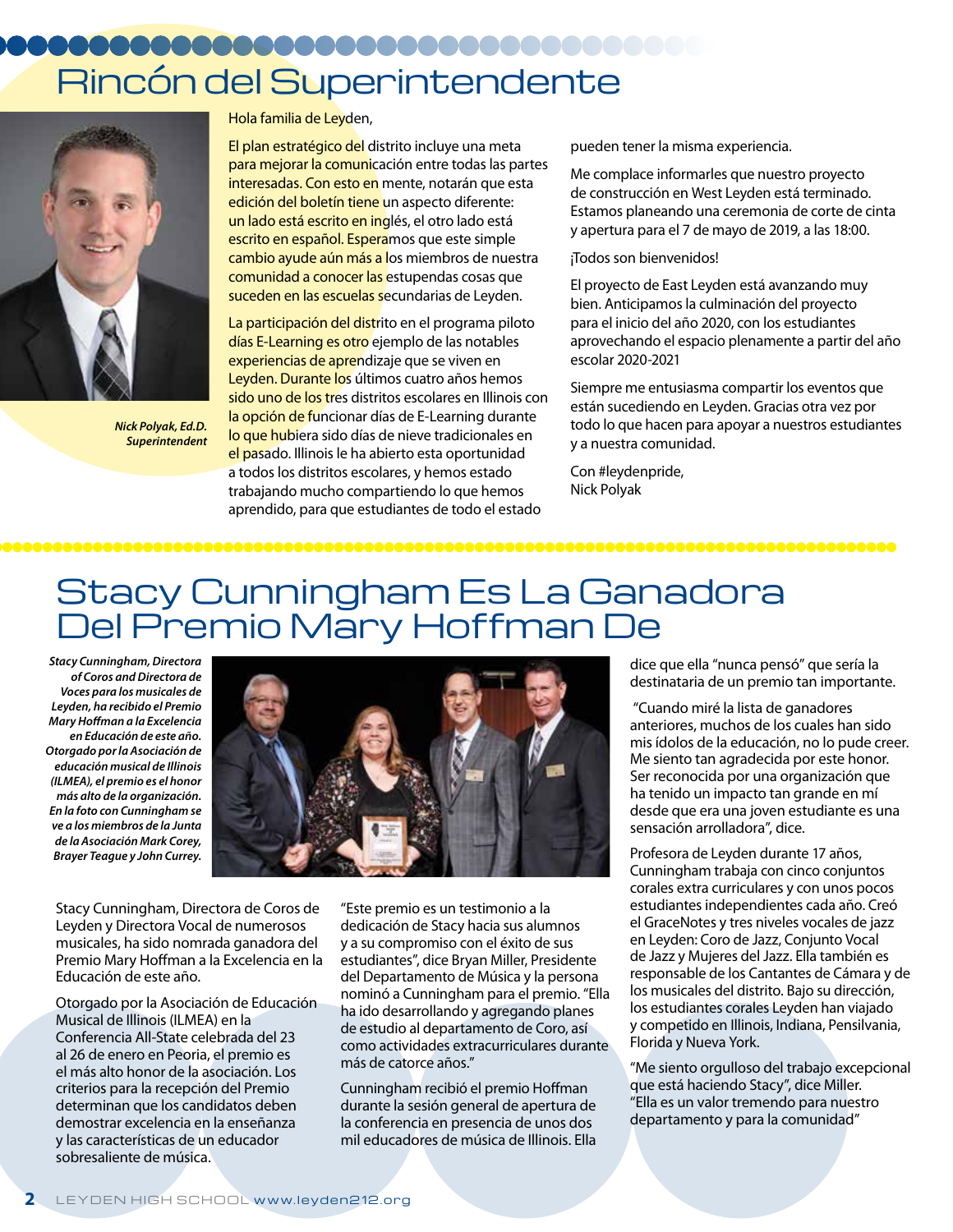### Felicidades a los académicos del estado de Illinois



#### **Académicos del Estado de Illinois, East Leyden:**

**4° fila:** Sandra Bevilacqua, Sandin Cuturic, Isabella Dilollo, David Duwal, Hanna Jane Evangelista, Erik Flores, Serenity Gerena, Jared Hankins

**3° fila:** Cesar Hernandez, Michelle Hinich, Madison Jedlink, Jakub Kaminski, Melita Karajic, Huber Kicinski, Kacper Kijowski, Christopher Lingat

**2° fila:** Luis Lopez, Nathaniel Martinez, Christian Moscosa, Adriana Olvera-Cabral, Paul Payne, Kirsten Polen, Gerardo Porras, Guadalupe Sandoval, Patrick Sarad,

**1° fila:** Hanna Schmitt, Evangelos Sfyris, Michael Sliwinski, Joshua Strauss, Namir Veljkovic, Danielle Weimerskirch, Julia Werynski, John Wilms.

**No fotografiados:** Anthony Calefati, Tyler Kujawa, Adrian Velazquez

**Académicos del Estado de Illinois, West Leyden: 3° fila:** Bartlomiej Saminski, Marcos Montero, Isaac Pedroza, Jared Szaltis, Rafael Guzman, Eduardo Hernandez, Marco Guzman Hernandez, Gabriela Hurtado **2° fila:** Evelyn Canelo, Jessica Rangel-Galera, Jimmy Bui, Itzel Rodriguez, Ivan Solis, Ricardo Pedraza-Vargas, Valeria Cruz Pavon, Elzbieta Wojtasik, Andrea Garcia **1° fila:** Evelyn Espinoza Merino, Arianna Alba, Kristy Bui, Jacqueline Quinones

No fotografiados: Ashley Garcia, Stefani Graff, Laura Munoz Elizarraraz, Klaudia Sarat



# #leydenpride



*El evento anual Ask the Expert Day le dio la bienvenida a más de 200 profesionales de diversas disciplinas, incluyendo negocios, salud, legal, ingeniería, y educación. En la foto: Ashley Stubbeman, fotógrafa. Ashley Summers fotografía.*



*La producción del grupo de danza Orchesis de Leyden, Illuminate resaltó las destrezas y creatividad de los miembros de la compañía de ambos campus. Las piezas de coreografía creadas por los estudiante mostraron una variedad de formas de danza como el hip-hop, jazz, contemporáneo, salsa, Bachata y fusiones de dos o más estilos de la danza. Fotografía: Félix Celestino*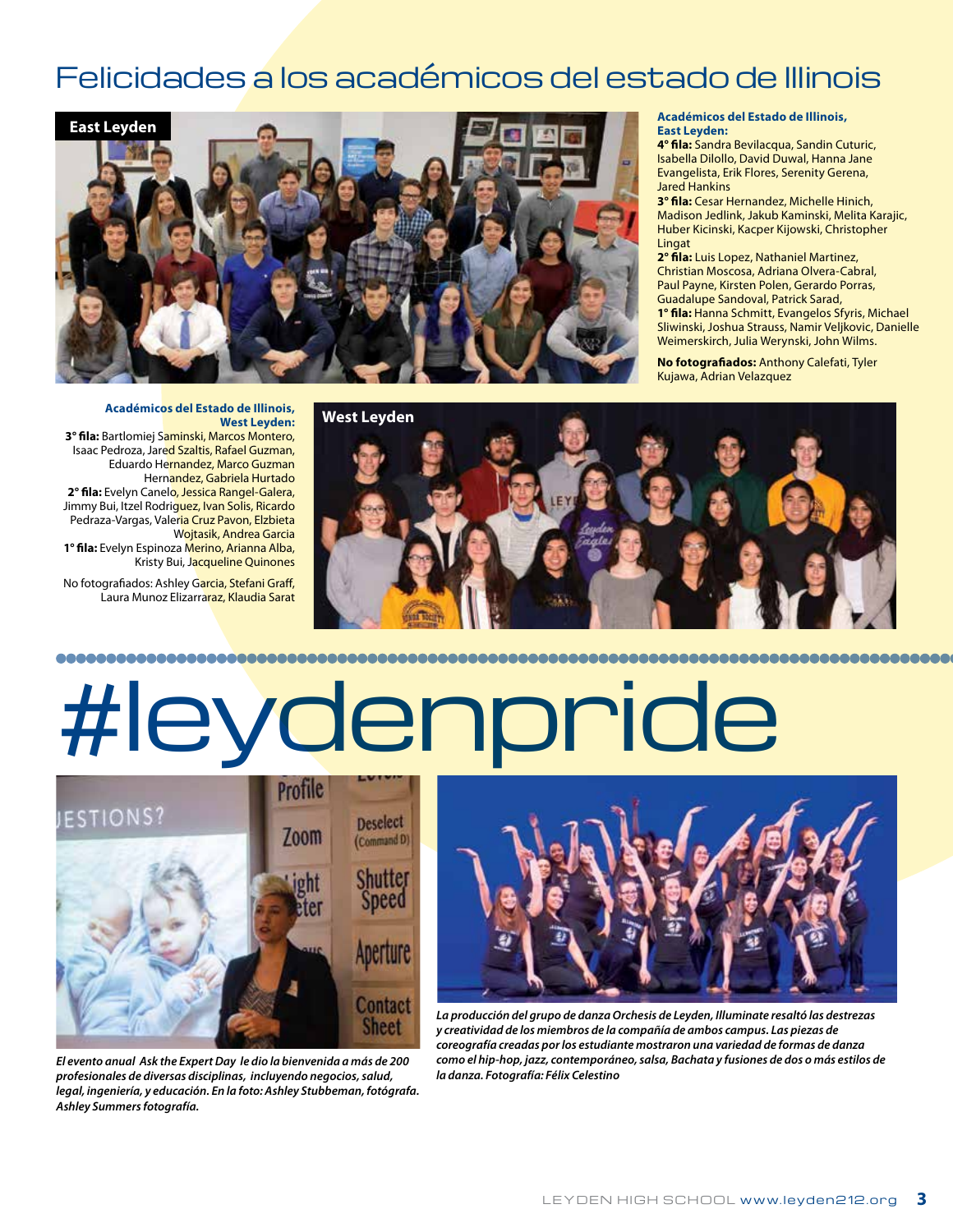## Estudiantes De Música Presentaron En IMEA All-State Conferencia

El Grupo Vocal de Jazz de Leyden y la Banda/Studio de Jazz interpretaron recientemente en la Conferencia de Illinois de Música, Illinois Music Education Association All-State Conference, que tuvo lugar en Peoria, del 23 al 26 de enero.

Según Bryan Miller, jefe de Departamento de Música del distrito, los dos grupos fueron seleccionados mediante un proceso altamente competitivo en todo el estado. "Estamos particularmente orgullosos de nuestros estudiantes porque son grupos extra-curriculares. Eso significa que los niños necesitan trabajar más duro aún sin el beneficio de clases diarias dedicadas a la instrucción vocal o de jazz instrumental."

El renombrado trompetista Roger Ingram se unió a la Banda/Studio de Jazz en dos piezas, dice Miller. "Fue una oportunidad absolutamente fantástica e inspiradora para nuestros estudiantes el poder aprender de y tocar con Roger. Él ha tocado la primera trompeta para



*Leyden's Vocal Jazz Group and Studio Jazz Band.*

numerosos artistas como Harry Connick, Jr., Ray Charles, Wynton Marsalis, Woody Herman,", añade.

Además, se seleccionaron seis estudiantes corales que obtuvieron status All-State a todo Estado a través de audiciones individuales competitivas. Felicidades a Tommy Barroso, Katie Dermody, Stefani Graff, Sebastián Portillo, Saimarie Rivera y Carlos Toral por el logro del status All-State.

,,,,,,,,,,,,,,

## El Distrito Agasaja A Los Estudiantes Sobresalientes De CTE\*



*Doce estudiantes de último año de secundaria, dos de cada campus, han sido seleccionadas como los ganadores del Premio CTE\* Sobresaliente 2019 por su destacada trayectoria. Los estudiantes fueron galardonados en un desayuno que reconoce su excepcional talento y éxito en la educación, en las áreas de Negocios, Ciencia del Consumidor y la Familia, y Tecnología Industrial. En la foto: última fila, de izquierda a derecha, Vicki Dahlke, Jose Navarrete-Cooper, Riley Morioka, Jared Hankins, Kacper Kijowski; primera fila, Ramón Rocha Herrera, Jonathan Dorado, preciosos bolos, Jennifer Lopez, Edward Louis, Jacub Sagan. No fotografiado: Miguel Herrera.*

Doce estudiantes de último año del Distrito 212 representando ambas escuelas han sido seleccionados como ganadores del Premio CTE\* Sobresaliente 2019. Los estudiantes fueron reconocidos durante un desayuno celebrado 28 de febrero, en el Eagle's Wing de West Leyden.

"Este desayuno se organiza para reconocer cuatro años de trabajo

duro y talento excepcional exhibidos por los estudiantes de educación de Negocios, Ciencia del Consumidor y la Familia , y Tecnología Industrial," dice Frank Holthouse, Director de Carreras de Leyden. "Sólo dos seniors de cada departamento de cada escuela son seleccionadas para este alto honor. Es un excelente momento para reflexionar y honrar los logros de estos estudiantes".

Holthouse agrega que los homenajeados comparten ciertas características, incluyendo el actuar como modelos positivos, líderes, estudiantes motivados y buenos ciudadanos. Después de graduarse de Leyden, los estudiantes continuarán explorar sus áreas de interés, incluyendo cocina y artes de repostería, contabilidad y finanzas, y manufactura e ingeniería.

Los seniors agasajados este año son:

Ciencia del Consumidor y la Familia: Vicki Dahlke, Jonathan Dorado, Precious Bowling, and Jose Navarrete-Cooper.

Negocios: Kacper Kijowski, Jacub Sagan, Jennifer Lopez, and Edward Louis.

Tecnología Industrial: Jared Hankins, Riley Morioka, Miguel Herrera, and Ramon Herrera.

Padres, maestros y administradores estuvieron presentes para agasajar y celebrar los logros de los estudiantes.

\*CTE: Educación Técnica y Profesional, por su sigla en inglés.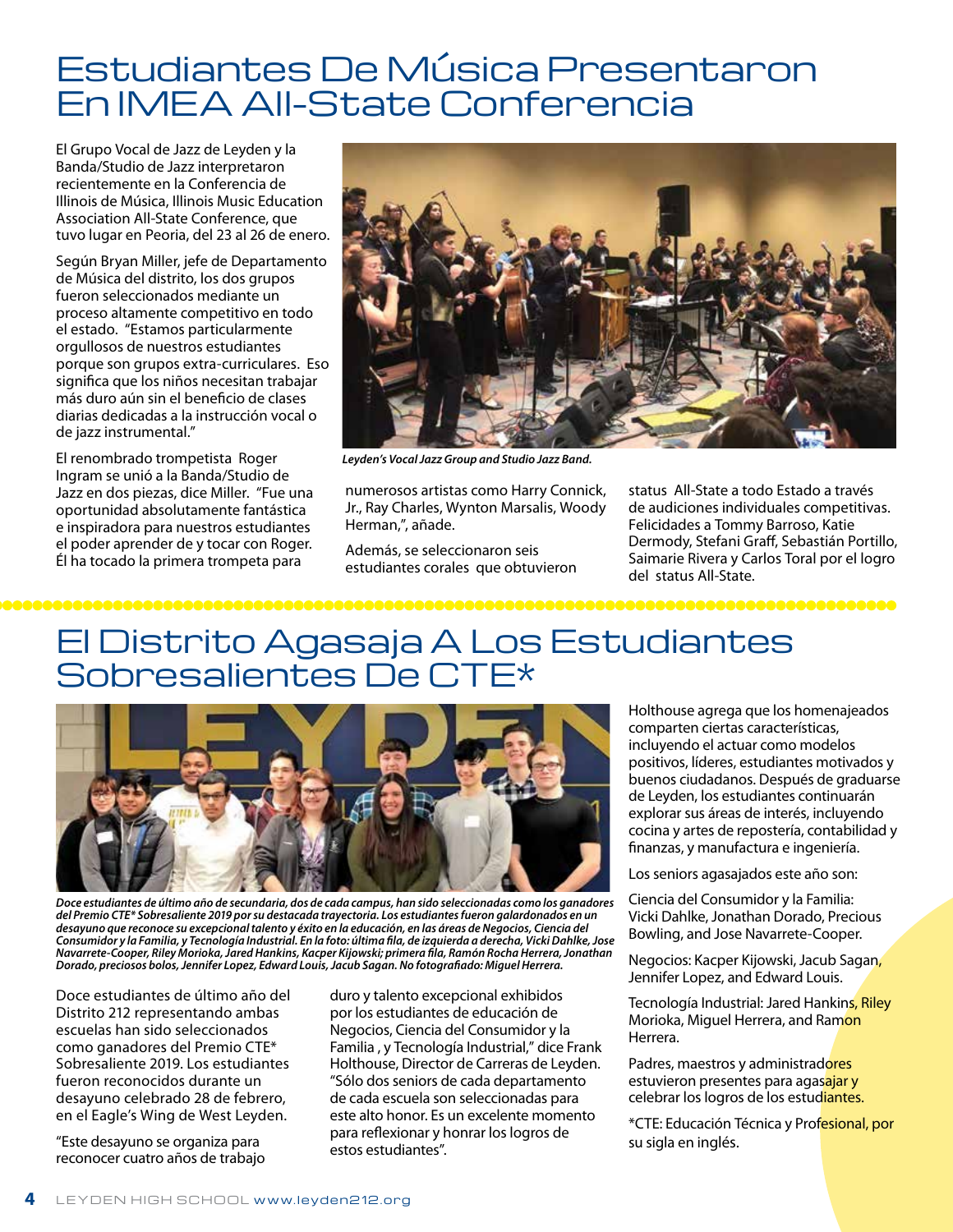### Ganadores De Becas De La 20° Exposición De Arte Anual Para Estudiantes De Escuela Secundaria En Elmhurst College

Estudiantes de Leyden exhibieron más de 200 piezas de arte en la 20**°** Exposición de Arte Anual para Estudiantes de Escuela Secundaria, en Elmhurst College, celebrada del 12 al 22 de enero en el Frick Center de Elmhurst College.El Distrito 212 fue uno de diez distritos escolares del área que participaron en el concurso

Estudiantes artistas de ambos establecimientos escolares ganaron un total de 20 premios. Dos de los premios fueron una beca renovables de \$2.000,

la Cinta Púrpura Especial, Purple Ribbon Special Scholarship Award to Elmhurst College. Los talentosos estudiantes de arte que ganaron esta beca son: **John Paolo Aguirre** de East Leyden y **Alejandro Contreras** de West Leyden. Ambos son estudiantes de estudiantes de diseño gráfico. Superhart, de Aguirre, es un afiche de película creado con Photoshop. La creación de Contreras es un autorretrato, un collage digital titulado Dream Kid.

La exposición destacó cientos de obras de diversas disciplinas, incluyendo pinturas, grabados, esculturas, videos y arte computarizado. Suellen Rocca, directora de exposiciones de la universidad, mencionó que muchos hábiles estudiantes participan en la exposición cada año.

Las becas, galardones y certificados fueron entregados en la recepción para los artistas celebrada el 16 de enero.



*Dream Kid*



*John Paolo Aguirre*

## 

## Cesar Garcia Se Une A La Junta De Educación

César García juró su cargo como miembro de la Junta de Educación en la reunión del 13 de diciembre. Fue nombrado por la Junta para concluir el término a punto de expirar de Jack Tobin. Tobin se retiró este pasado noviembre después de servir en la Junta durante 23 años. García volverá a proponerse para el cargo las próximas elecciones, en abril de este año.

Residentes por 27 años del municipio de Leyden, García y su esposa Mirta criaron tres niños en la comunidad que él dice "ha sido una bendición" para su familia. El hijo e hija mayores de García se graduaron de West Leyden y asistieron a la universidad para continuar con sus estudios, graduándose en contabilidad y n educación secundaria. Su hija menor está actualmente en West Leyden, y asistirá a St. Louis University en el otoño.

Como miembro activo de la comunidad de Leyden, Garcia dice que aceptó el nombramiento de la Junta porque cree que "es importante apoyar a la comunidad como padres, entrenador, profesor y líder". Añade que utilizará toda su «experiencia y talentos para seguir haciendo de Leyden un sistema educativo de primera clase que sirva a la comunidad."

Garcia sabe que como miembro de la Junta habrá decisiones para hacer y metas que cumplir. Pero por ahora, "el desafío es seguir aprendiendo," dice García, quien es un gerente de operaciones de LINET Americas, una empresa de fabricación de equipo de hospital. "Siento que lo más importante que hacer en este momento es escuchar, escuchar con una mente abierta y aprender todo lo que pueda."



*César García juró como nuevo miembro de la Junta de educación el 13 de diciembre. Él concluirá el mandato de John Tobin. Tobin se retiró el pasado noviembre, tras 23 años de servicio al distrito.*